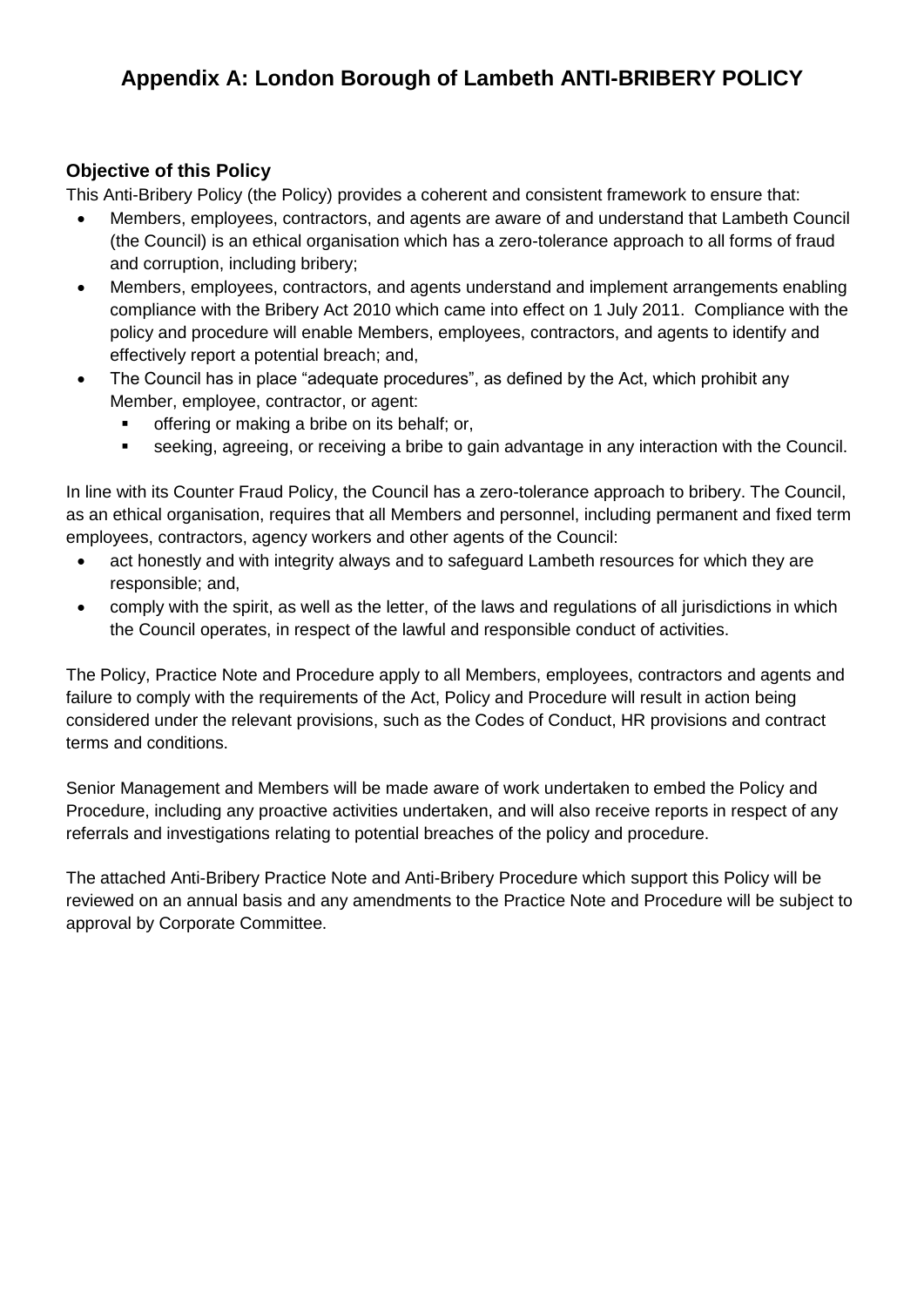# **London Borough of Lambeth ANTI-BRIBERY PRACTICE NOTE**

### **Introduction**

The Bribery Act (the Act) received Royal Assent in April 2010 and came into force on 1 July 2011. It reformed and repealed a range of existing legislation into a new unified anti-bribery code.

The Act makes it *a criminal offence to give, promise or offer a bribe and to request, agree to receive or accept a bribe either at home or abroad.* The Act has increased the maximum penalty for bribery to 10 years' imprisonment, with an unlimited fine.

All 'relevant commercial organisations' are required to comply with the Act, which defines a 'relevant commercial organisation' as including any organisation incorporated in the UK that engages in commercial activities. The Act further states '...it does not matter if it pursues primarily charitable or educational aims or purely public functions. It will be caught if it engages in commercial activities, irrespective of the purpose for which profits are made.'

The Act directs that all organisations should demonstrate that they have adequate procedures in place to:

- prevent bribery; and,
- ensure that all employees, or anyone else doing business with the organisation, are aware of the procedures and adhere to its principles.

The full text of the Act can be found here: *[Bribery Act 2010](http://www.opsi.gov.uk/acts/acts2010/ukpga_20100023_en_1)*

### **Bribery**

An act of bribery can be defined as *"an inducement or reward offered, promised or provided to gain personal, commercial, regulatory or contractual advantage."*

## **Offences and Penalties defined by the Act**

There are four key offences under the Act:

- to offer, promise or give a bribe (**Section 1**);
- to request, agree to receive, or accept a bribe (**Section 2**);
- bribing a foreign public official with the intention of obtaining or retaining business or an advantage in the conduct of business (**Section 6**); and,
- a corporate offence of failure by a commercial organisation to prevent bribery that is intended to obtain or retain business, or an advantage in the conduct of business, for the organisation (**Section 7**).

An individual guilty of an offence under sections 1, 2 or 6 is liable:

- on conviction in a magistrate's court, to imprisonment for a maximum term of 12 months (six months in Northern Ireland), or to a fine not exceeding £5,000, or to both; and,
- on conviction in a crown court, to imprisonment for a maximum term of ten years, or to an unlimited fine, or both.

Organisations are liable for these fines and if guilty of an offence under Section 7 are liable to an unlimited fine.

As well as the possibility of civil and criminal prosecution: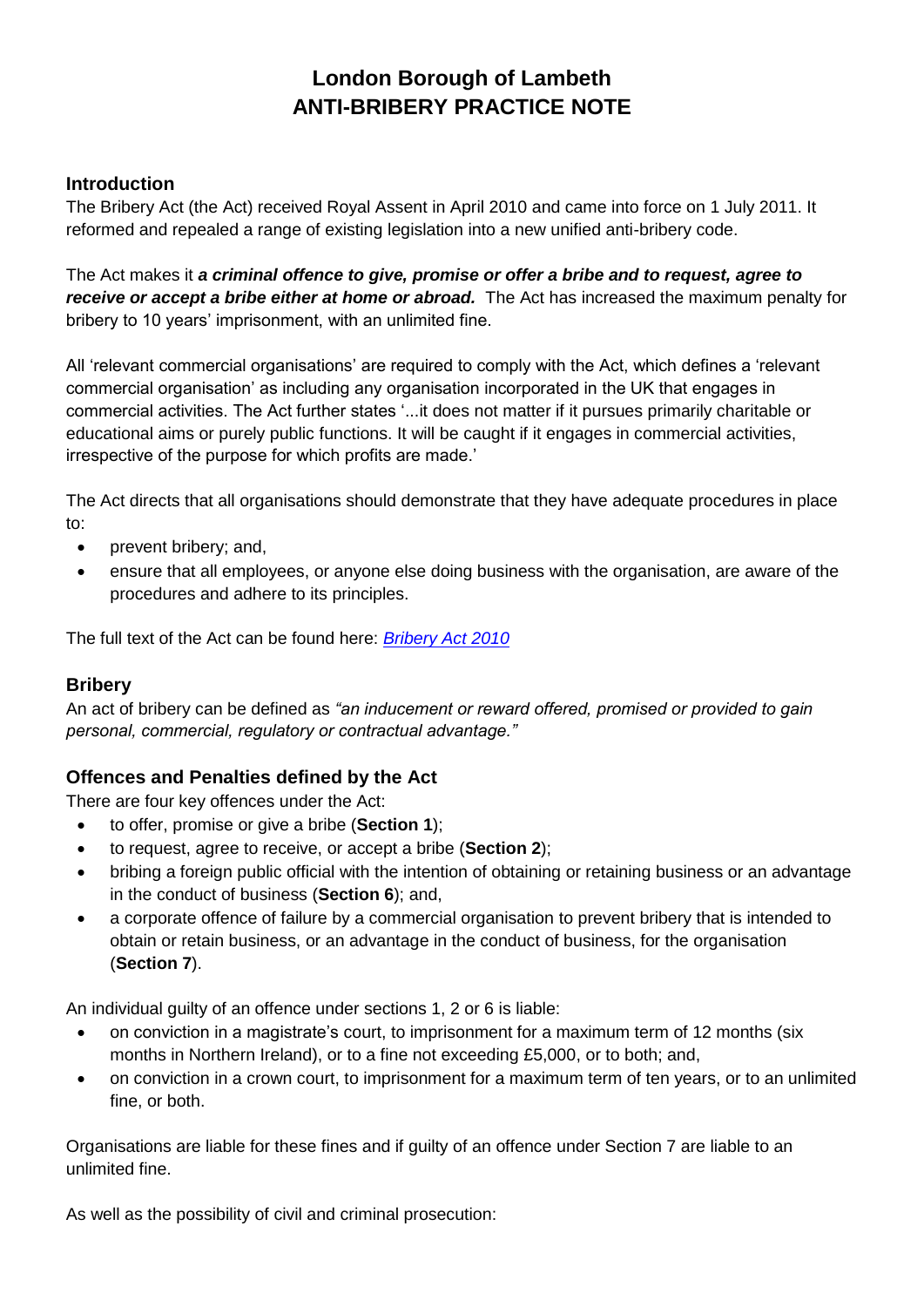- employees who breach the Policy, Practice Note and Procedures are liable to face disciplinary action under the Council's HR provisions, which may result in dismissal for gross misconduct;
- Members who breach the policy, practice note, and procedures are liable to face action under the Member Code of Conduct; and,
- contractors and agents who breach the policy, practice note, and procedures are liable to face action as set out in their terms of engagement or contract terms and conditions.

### **Bribery Act Section 7**

Although the Act does not distinguish between the public and private spheres, it does apply to organisations providing public functions, such as local authorities. Public bodies, such as the Council, must also ensure that the commercial organisations that they do business with also comply with Section 7 of the Act.

An organisation will have a defence to this corporate offence of failure to prevent bribery if it can show that it had in place 'adequate procedures' designed to prevent bribery by or of persons associated with the organisation. The statutory purpose of the [Ministry of Justice Guidance](https://www.justice.gov.uk/downloads/legislation/bribery-act-2010-guidance.pdf) is to provide a toolkit for commercial organisations looking to ensure that adequate procedures to prevent bribery were in place.

### **What are 'adequate procedures?'**

Whether an organisations procedures are 'adequate' will ultimately be a matter for the courts to decide on a case-by-case basis. Adequate procedures need to be applied proportionately, based on the level of risk of bribery in the organisation.

The Council's policy and procedure have been designed to take account of the *[Bribery Act Adequate](https://www.transparency.org.uk/sites/default/files/pdf/publications/Adequate_Procedures_-_Guidance_to_the_UK_Bribery_Act_2010.pdf)  [Procedure,](https://www.transparency.org.uk/sites/default/files/pdf/publications/Adequate_Procedures_-_Guidance_to_the_UK_Bribery_Act_2010.pdf)* published by Transparency International in response to the Bribery Act requirement regarding adequate procedures.

The six principles which support the Anti-Bribery Policy and underpin the Anti-Bribery Procedures are as follows:

- *1. Proportionate procedures:* The Council's procedures to prevent bribery are considered proportionate to the risks it faces. The Anti-Bribery Policy and Anti-Bribery Procedure are clear, practical, accessible, effectively implemented and enforced and are regularly reviewed and considered against relevant guidance'.
- *2. Top level commitment:* The Chief Executive, Senior Management and Members are committed to preventing bribery by persons associated with it. They foster a culture within the organisation in which bribery is never acceptable. The Counter Fraud Manager has responsibility for implementing the Anti-Bribery Policy and Anti-Bribery Procedure.
- *3. Risk assessment:* The Council assesses the nature and extent of its exposure to potential external and internal risks of bribery on its behalf by persons associated with it. The assessment is periodic, informed and documented. It includes financial risks but also other risks such as reputational damage.
- *4. Due diligence:* The Council applies due diligence procedures, taking a proportionate and riskbased approach, in respect of persons who perform or will perform services for or on behalf of the organisation, to mitigate identified bribery risks.
- *5. Communication (including training):* The Council seeks to ensure that its bribery prevention Policy and Procedure are embedded and understood throughout the organisation through internal and external communication, including training that is proportionate to the risks it faces. The Anti-Bribery Policy and Procedure are available on SharePoint, and they are also provided to relevant agents as appropriate. The Council developed a bribery awareness e-learning exercise in 2012. This was refreshed in 2018 and is available to all officers via Oracle. Going forward it will be refreshed every three years commencing in 2022.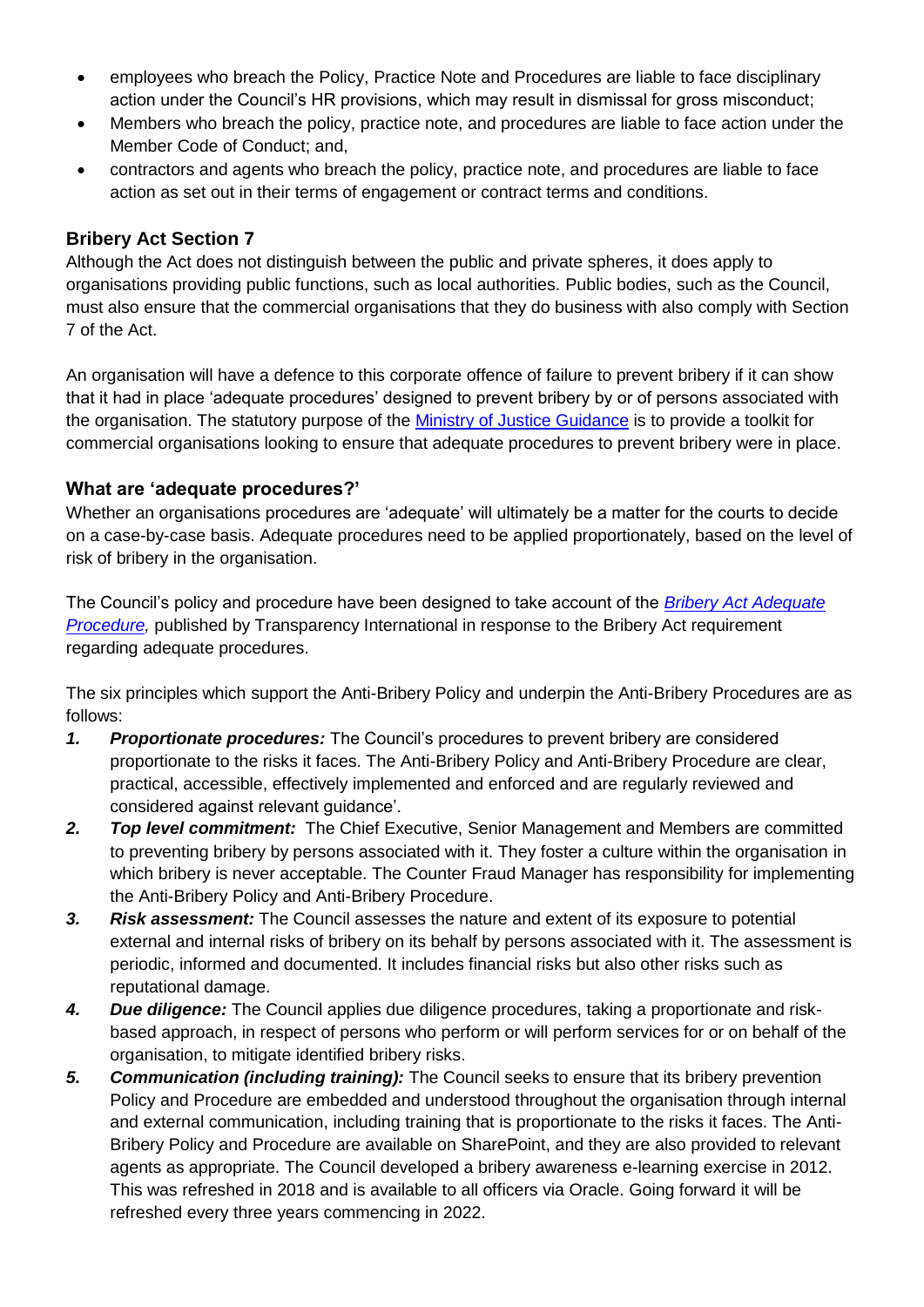*6. Monitoring and review:* The Council monitors and reviews procedures designed to prevent bribery by persons associated with it and makes improvements where necessary.

## **Bribery is not tolerated**

It is unacceptable for any Member, employee, contractor, or agent when engaged in any activity for or on behalf of the Council to:

- give, promise to give, or offer a payment, gift, or hospitality with the expectation or hope that a business advantage will be received, or to reward a business advantage already given;
- give, promise to give, or offer a payment, gift, or hospitality to a government official, agent or representative to "facilitate" or expedite a routine procedure;
- accept payment from a third party that you know, or suspect is offered with the expectation that it will obtain a business advantage for them;
- accept a gift or hospitality from a third party if you know or suspect that it is offered or provided with an expectation that a business advantage will be provided in return;
- retaliate against or threaten a person who has refused to commit a bribery offence or who has raised concerns under this policy; or,
- engage in activity in breach of this policy.

## **Facilitation payments**

Facilitation payments are not tolerated and are illegal. Facilitation payments are unofficial payments made to public officials to secure or expedite actions. Actions can include, but are not limited to:

- awarding contracts;
- making appointments to temporary or permanent positions;
- awarding of benefits and concessions;
- determining eligibility to receive services; and,
- approval of applications under regulations.

## **Gifts and hospitality**

The Anti-Bribery Policy is consistent with the requirements of our Gifts and Hospitality Policy. This makes it clear that Members and personnel are aware that gifts must be refused, and their offer recorded unless they have only a token value (e.g., calendars, mass produced diaries, inexpensive pens). In addition, all offers of hospitality beyond common courtesy are to be refused where an individual or organisation does business with the Council, is seeking to do business with the Council or is seeking a decision from the Council. The Gifts and Hospitality Policy requires all Members and officers to report any offers of gifts and hospitality regardless of whether the offer is accepted.

Reporting arrangements are published on SharePoint. A copy of the Gifts and Hospitality Policy, contained within the Staff Code of Conduct and details of the reporting arrangements can be found here: [Code of Conduct 2016](https://lambeth.sharepoint.com/teams/hub01/hr/Intranet%20Documents/Code%20of%20Conduct%202016.pdf) (includes guidance on gifts and hospitality).

## **Public contracts and failure to prevent bribery**

Under the Public Contracts Regulations 2015, a company will face a period of debarment and will be able to recover eligibility to bid for public contracts if it has undergone a 'self-cleaning' process.

Organisations that are convicted of failing to prevent bribery are not automatically barred from participating in tenders for public contracts. This organisation has the discretion to exclude organisations convicted of this offence.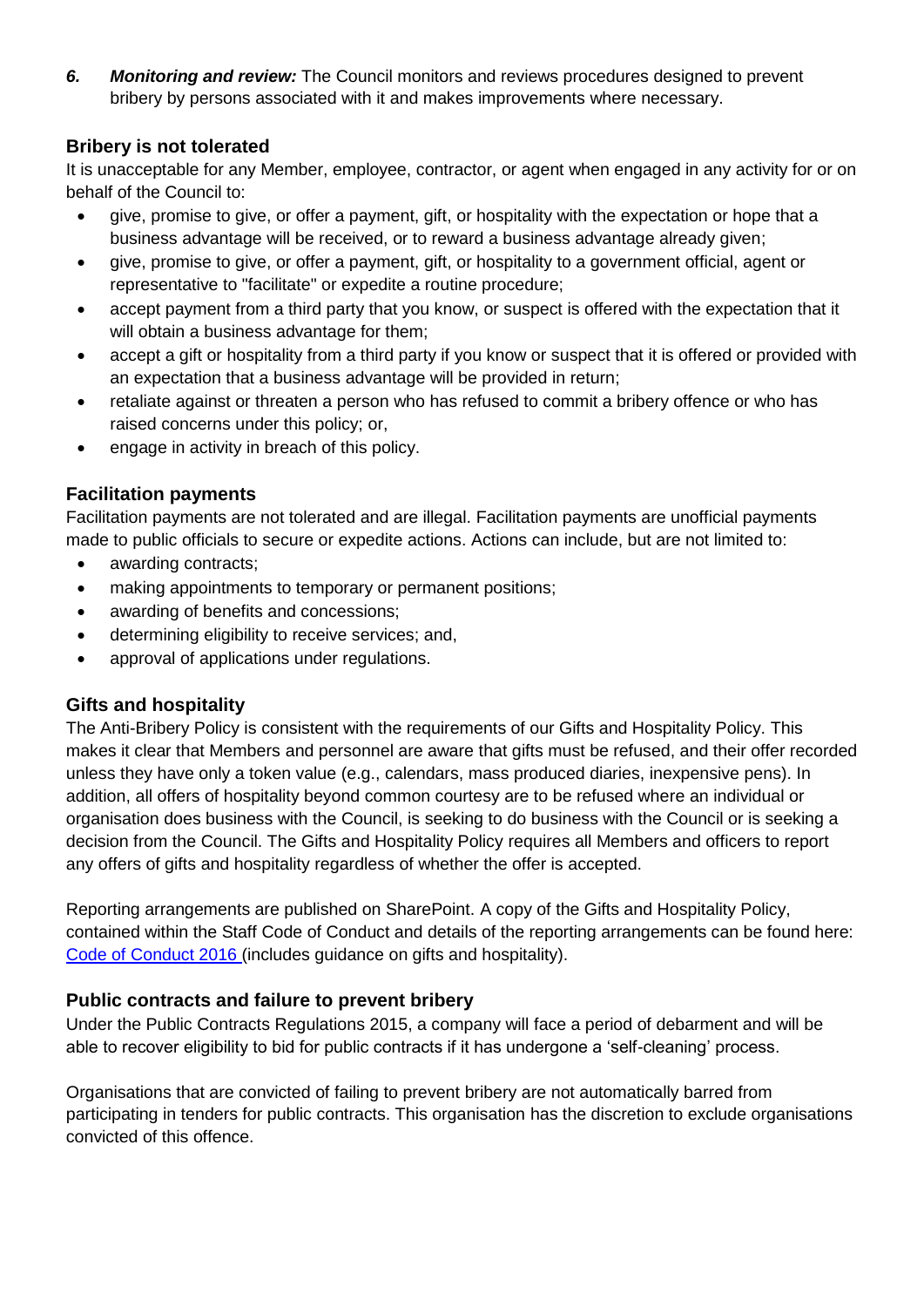## **London Borough of Lambeth ANTI-BRIBERY PROCEDURE**

## **Purpose of this Procedure**

The purpose of this Anti-Bribery Procedure (the Procedure) is to ensure that the Council can demonstrate that it complies with the requirements of the Bribery Act 2010 (the Act), specifically by:

- making Members, employees, contractors, and agents of the Council aware of the requirements of the Bribery Act and the Council's Anti-Bribery Policy;
- providing clear, simple arrangements for Members, employees, contractors, and agents to raise any concerns regarding potential breaches of the Act; and,
- setting out arrangements for investigating and reporting on the outcome of referrals of potential breaches.

This procedure should be read in conjunction with the Council's Anti-Bribery Policy and Anti-Bribery Practice Note which has been approved by Corporate Committee.

## **Responsibilities of Members and Personnel**

The prevention, detection and reporting of bribery and other forms of corruption are the responsibility of all those working for the organisation or under its control. All Members and personnel (employees, contractors, and agents) are required to avoid activity that breaches the Policy.

The Council requires that all Members and personnel, including all permanent and fixed term employees, contractors, agency workers and other agents of the Council:

- act honestly and with integrity always and to safeguard Council resources for which they are responsible; and,
- comply with the spirit, as well as the letter, of the laws and regulations of all jurisdictions in which the Council operates, in respect of the lawful and responsible conduct of activities.

## **You must ensure that you read, understand, and comply with the Policy.**

## **Where you receive an offer of a bribe or inducement, you must:**

Report any instances where you receive an offer of a bribe or inducement from any third party who is seeking to gain personal, commercial, regulatory, or contractual advantage in respect of any Council business or activity. All offers should be reported via the combined arrangements for reporting offers of bribes, gifts and hospitality which are set out on SharePoint and on the Council's website.

### **Raise concerns:**

Where you believe or suspect that a conflict with the Policy has occurred, or may occur in the future, which involves any Member, employee, contractor, or agent you should report your concerns through one of the channels set out below.

### **How to rai**s**e a concern**

The Council is committed to ensuring that all of us have a safe, reliable, and confidential way of reporting any suspicious activity. We want each Member, employee, contractor, and agent to know how they can raise concerns.

If you wish to raise a concern the Council provides several channels to this:

 **Email** [raise@concern@lambeth.gov.uk.](mailto:raise@concern@lambeth.gov.uk) The [Whistleblowing Policy](https://lambeth.sharepoint.com/teams/hub01/iacf/Intranet%20Documents/Whistleblowing%20Policy%20and%20Procedure.pdf) can be found on SharePoint. The Policy explains how to raise a concern that will provide guidance to an employee. This process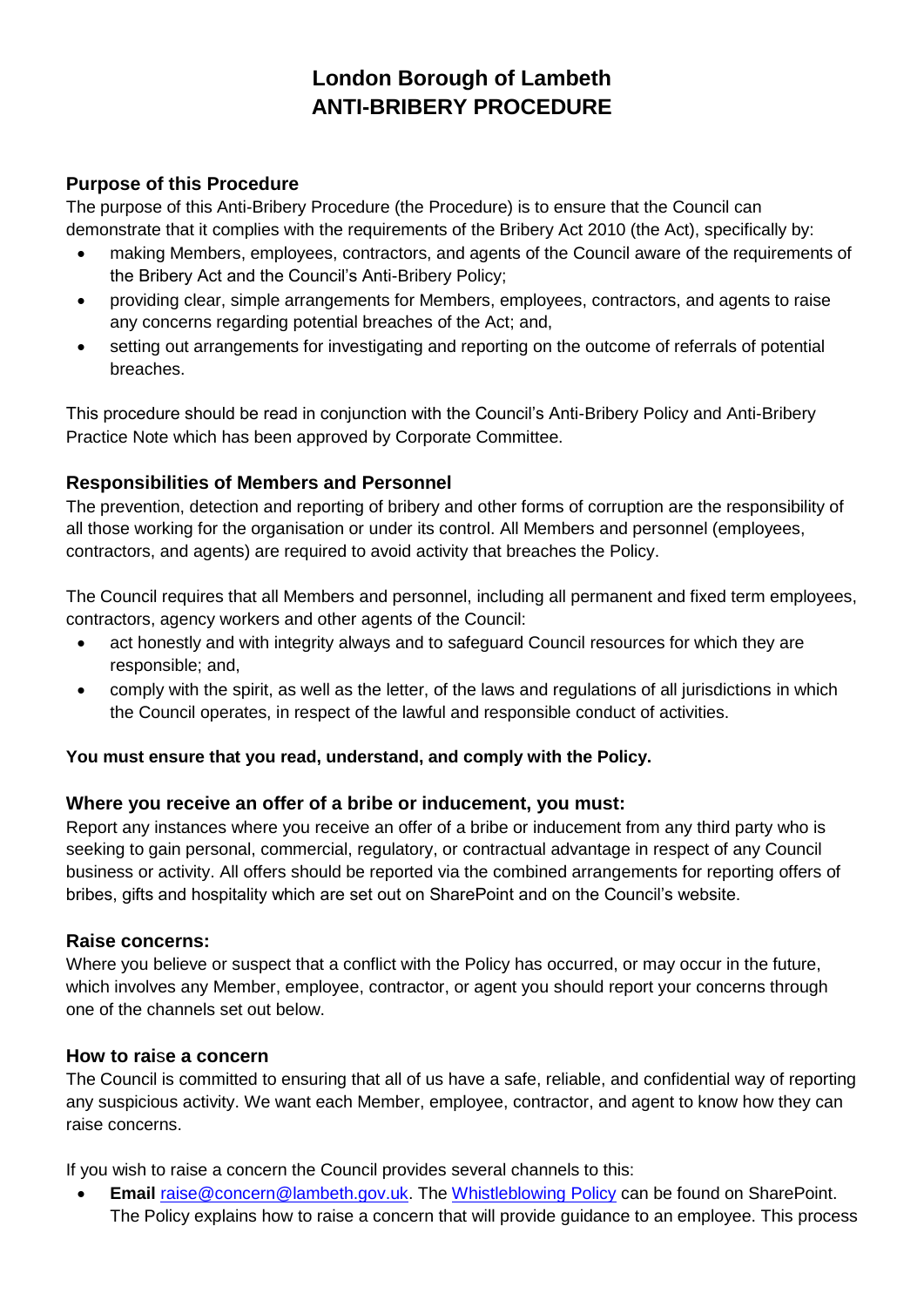applies equally to cases of suspected bribery as it does any other type of unlawful conduct being reported and will be followed accordingly in dealing with any referrals;

- **The Fraud Hotline**, 0207 926 1111, has been developed in line with the protections that the Public Interest Disclosure Act 1998 affords. We will respect your confidentiality and will not disclose your identity to anyone without your consent. You can also report a fraud [here;](https://www.lambeth.gov.uk/benefits-and-council-tax/report-fraud) and,
- **Bribery referrals** can be emailed to our dedicated mailbox, [briberyreferral@lambeth.gov.uk](mailto:briberyreferral@lambeth.gov.uk)

### **How you can help Counter Fraud when making a referral**

Before contacting us through one of the channels above, make sure you have as much specific information concerning the issue as possible to hand, so that you can provide it to us. This will help us to make an accurate assessment of the issue and to ensure that we can carry out an effective investigation. If you have documentation which support the concern you are raising with us, please let us know when you contact us, and we'll arrange for you to provide this.

Concerns can be raised anonymously. If an incident of bribery, corruption, or wrongdoing is reported, we will act as soon as possible to evaluate the situation. We have clearly defined procedures for investigating fraud, misconduct, and non-compliance issues and these will be followed in any investigation of this kind. This is easier and quicker if concerns raised are not anonymous. It can also be helpful to us to contact you for further information once we've started to investigate the matter.

Officers who refuse to accept an offer of a bribe or those who raise concerns or report wrongdoing can understandably be worried about the repercussions. We aim to encourage openness and will support anyone who raises a genuine concern in good faith under this policy, even if they turn out to be mistaken.

The Council is committed to ensuring no-one suffers detrimental treatment of any nature through refusing to take part in bribery or corruption or reporting a concern in good faith.

### **Investigating concerns**

All concerns raised regarding potential breaches of the Bribery Act and the Council's Anti-Bribery Policy and Procedure will be assessed by the Counter Fraud Manager who will determine what action is appropriate to investigate the matter in question. All investigations overseen by the Counter Fraud Manager are reviewed regularly. The outcomes of investigations are reported to Members and senior management along with recommendations for action to address any issues or failings identified.

### **Reporting on concerns raised and senior management/member oversight**

Where we find evidence of wrongdoing during an investigation, we will report this to the appropriate Senior Manager to take action under the Council's HR provisions, where the investigation relates to an employee, or the hiring/contract manager, in respect of contractors, agency workers, suppliers and other agents.

The Counter Fraud Manager report all issues relating to fraud, corruption and bribery to Management Board and Corporate Committee.

### **Related Policies and key documents**

[Counter Fraud Policy](https://lambeth.sharepoint.com/teams/hub01/iacf/Intranet%20Documents/Counter-Fraud%20Policy.pdf)  [Corporate Committee Terms of Reference](https://moderngov.lambeth.gov.uk/mgCommitteeDetails.aspx?ID=115) [Members Code of Conduct](https://www.lambeth.gov.uk/elections-and-council/about-lambeth/constitution-guide) [Risk Management Policy](https://lambeth.sharepoint.com/finance/Pages/Risk-Management.aspx) [Recruitment and Selection Policy and Procedure](https://lambeth.sharepoint.com/teams/hub01/hr/Intranet%20Documents/Lambeth%20recruitment%20policy.pdf)  [Code of Conduct](https://lambeth.sharepoint.com/teams/hub01/hr/Intranet%20Documents/Code%20of%20Conduct%202016.pdf)